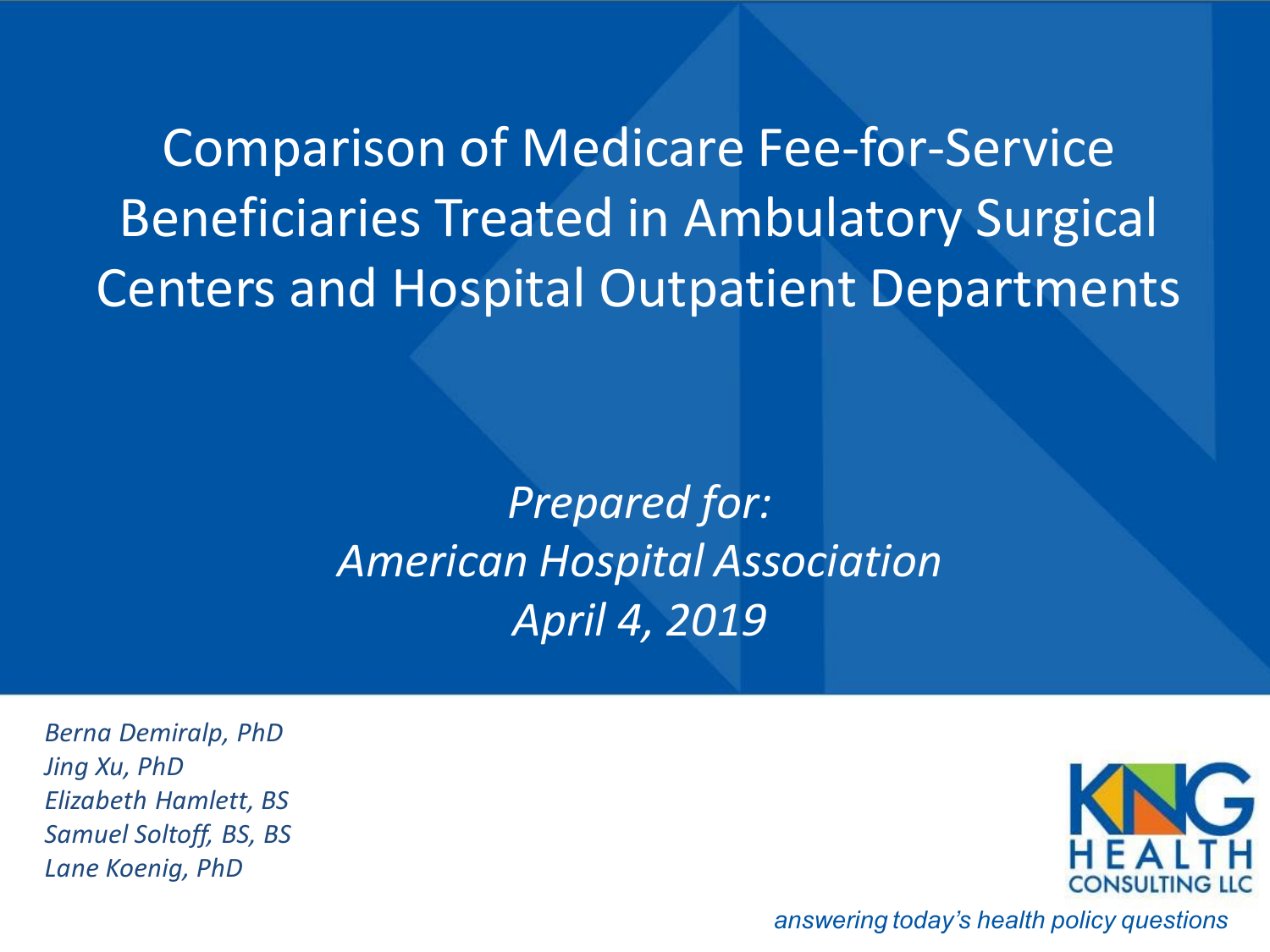#### Report Overview

- Study Background and Purpose
- Key Findings
- Overview of Study Approach
- Comparison of Patient Characteristics
- Conclusions
- Appendix: Data and Methodology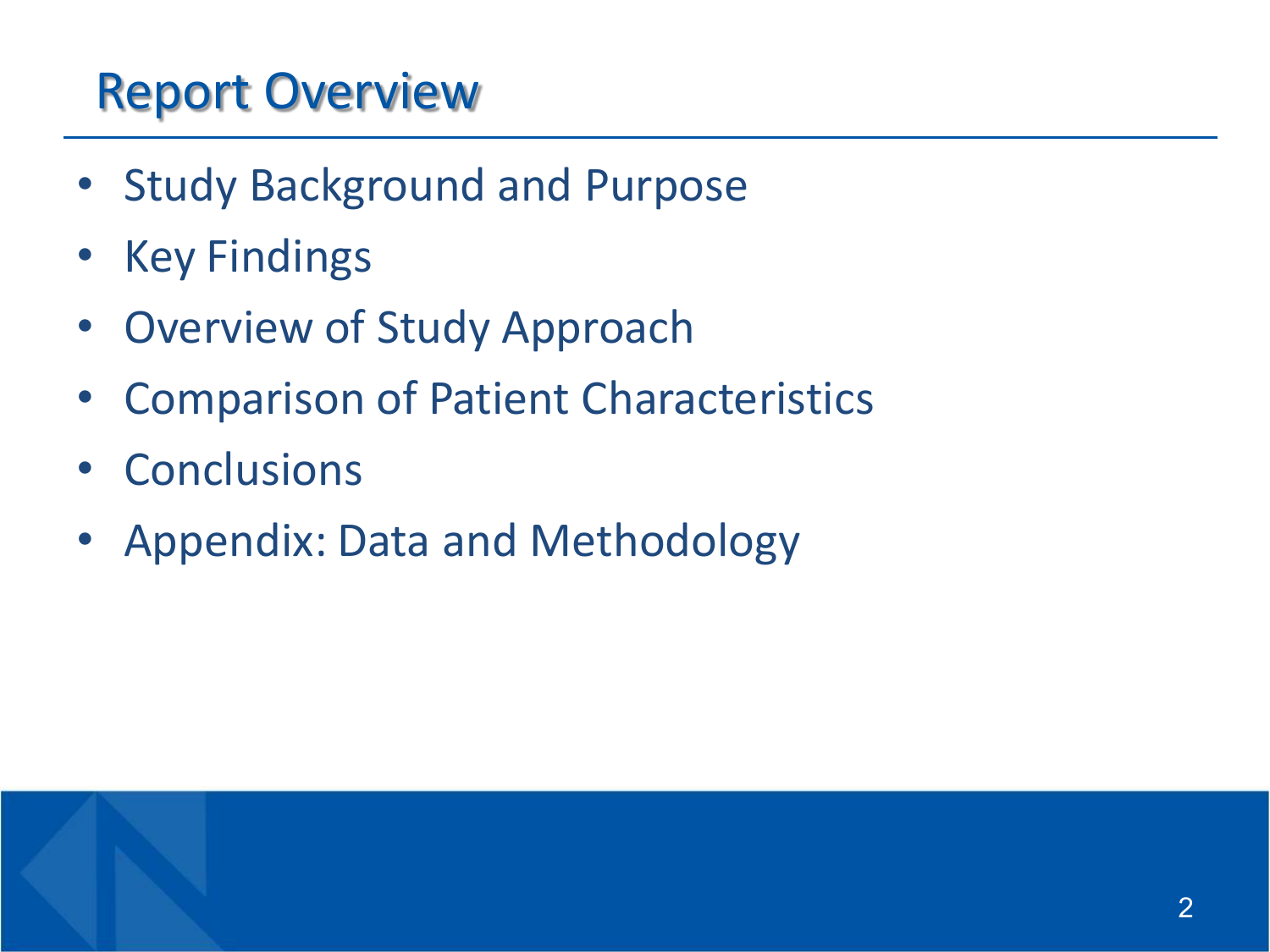# **STUDY BACKGROUND AND PURPOSE**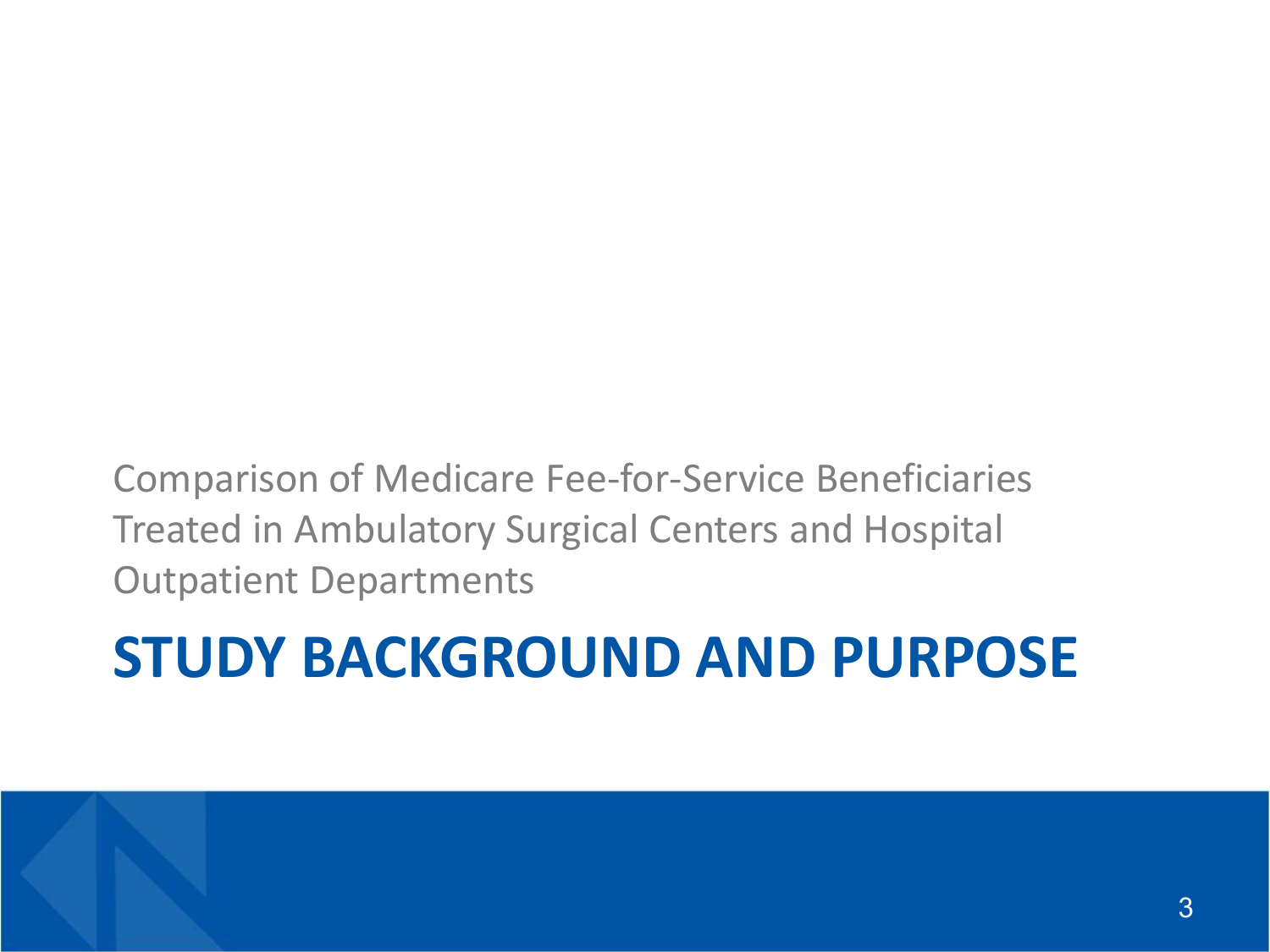### Study Background and Purpose

- Patients may receive outpatient surgical care in either Ambulatory Surgical Centers (ASCs) or Hospital Outpatient Departments (HOPDs).
- Currently, Medicare pays different rates for surgical care provided in the two settings, with HOPDs receiving higher reimbursement than ASCs.
- However, patient characteristics may differ across the settings in terms of demographics, severity and complexity of their comorbid conditions.
- This study examines how Medicare Fee-for-Service (FFS) beneficiaries receiving surgical care in HOPDs compare to those receiving care in ASCs.

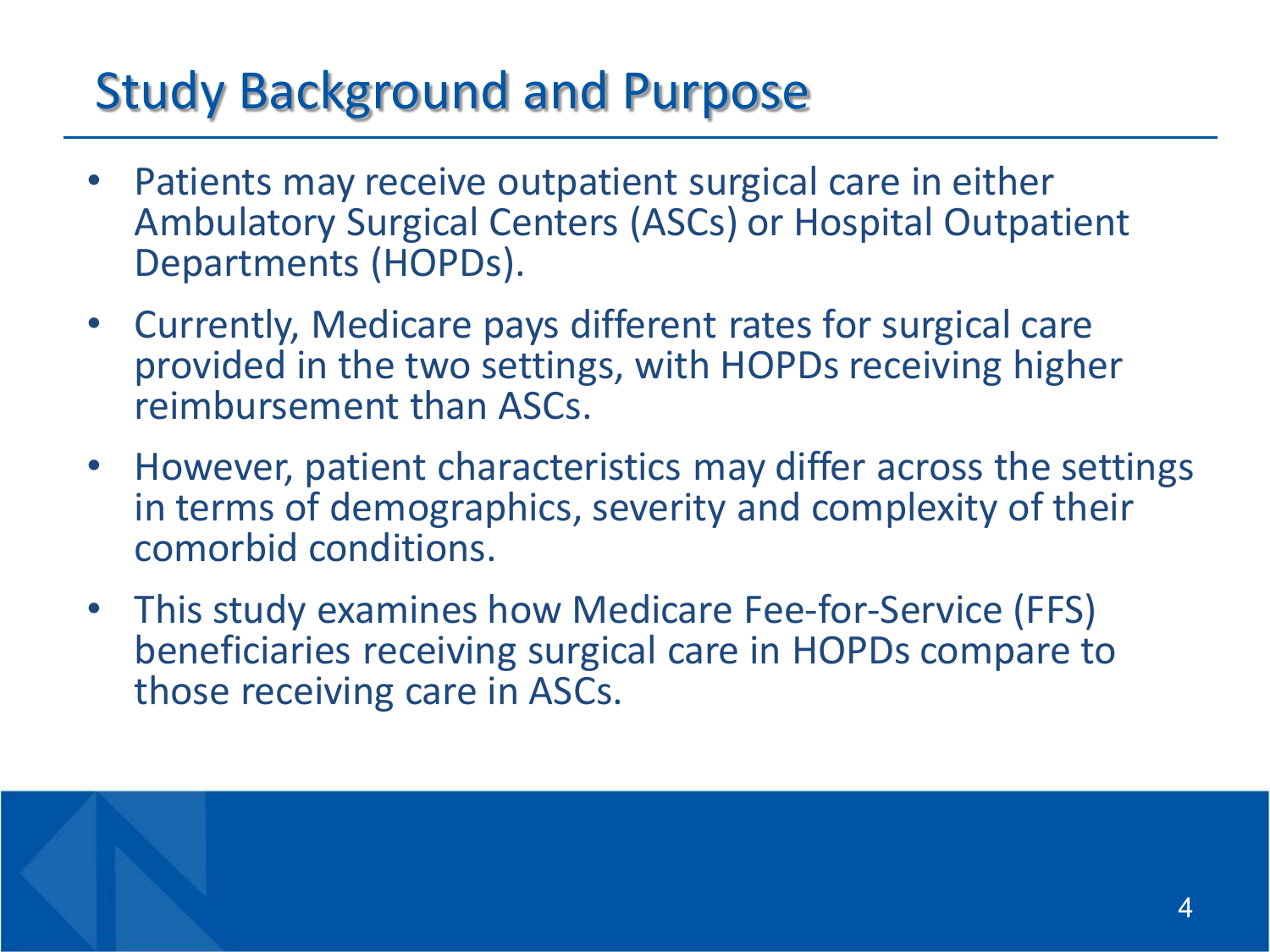#### **How do Medicare FFS beneficiaries receiving surgical care in HOPDs compare to beneficiaries treated in ASCs?**

- Demographics and socioeconomic status
- Severity and medical complexity
- Prior healthcare utilization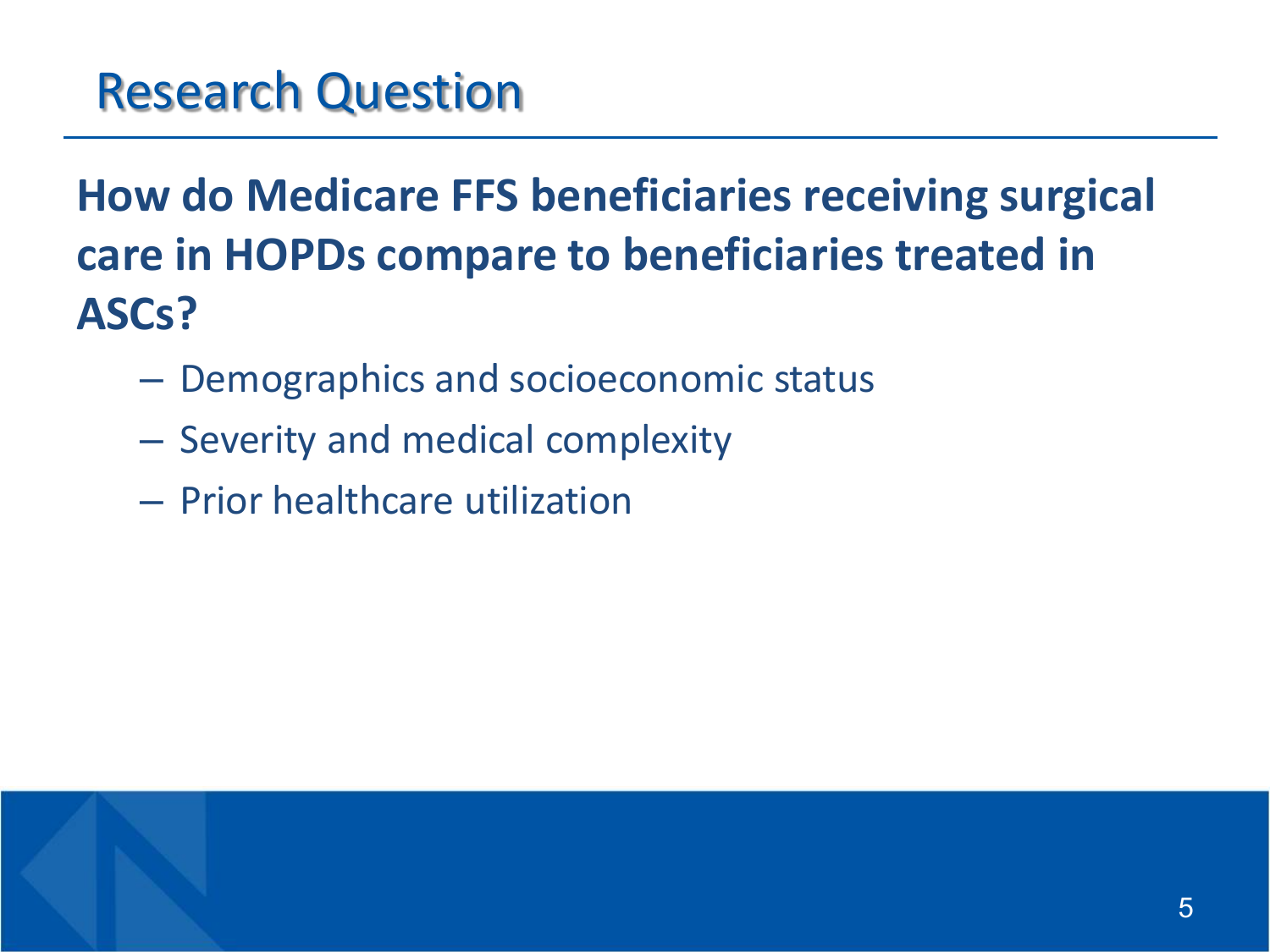# **KEY FINDINGS**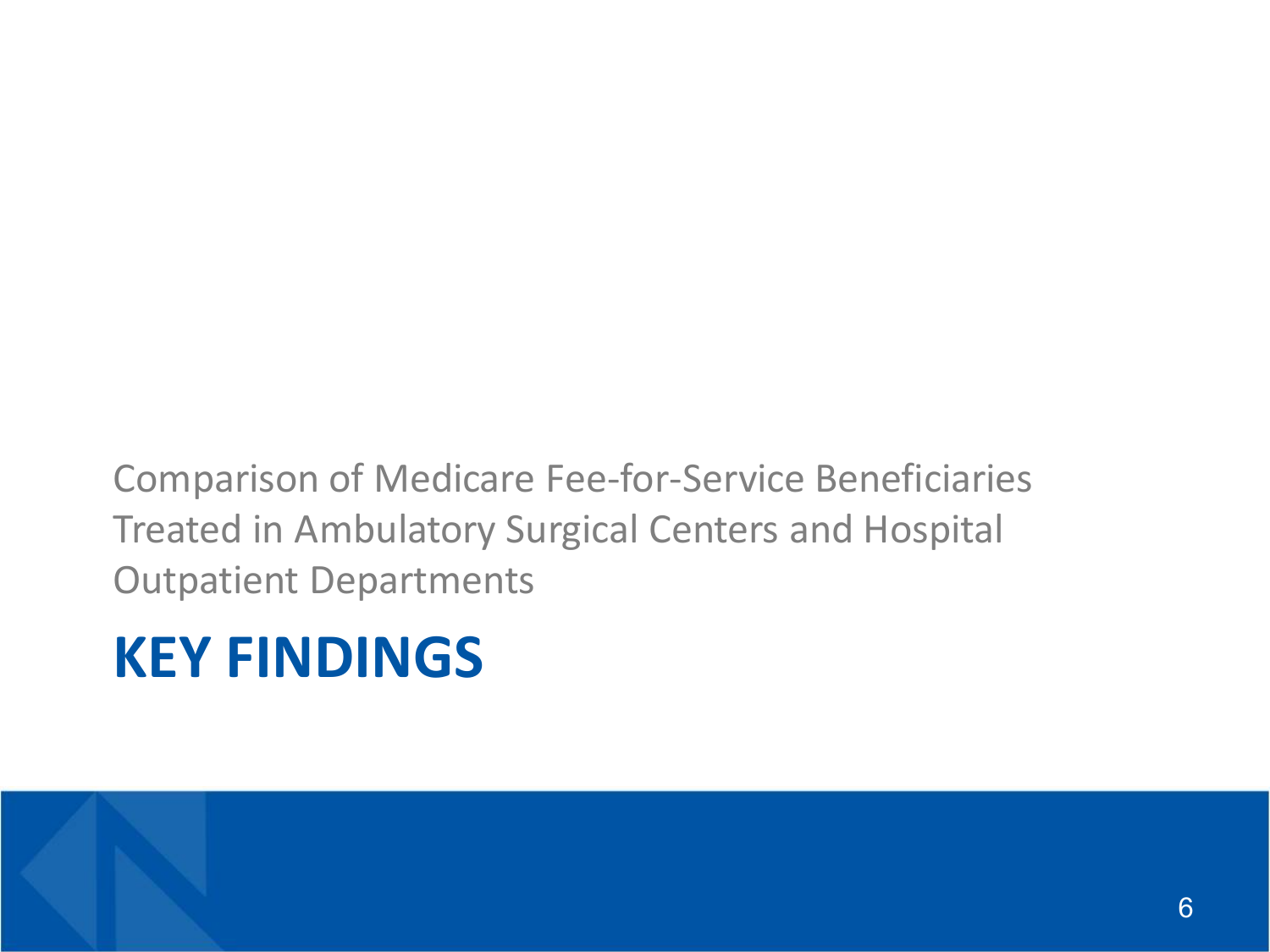# Key Findings

- Compared to Medicare FFS beneficiaries treated in ASCs, beneficiaries receiving surgical care in HOPDs are more likely to be:
	- Under 65 (eligible for Medicare based on disability, ESRD, or  $(ALS)^1$  and 85 or older
	- Black or Hispanic
	- Dual eligible
	- From lower-income areas
	- Burdened with more severe chronic conditions
	- Previously hospitalized
	- Cared for in an emergency department (ED) and have higher Medicare spending prior to receiving ambulatory care

1. Medicare beneficiaries under 65 are individuals with certain disabilities, end-stage renal disease, or amyotrophic lateral sclerosis (ALS). (https://www.medicare.gov/sites/default/files/2018-11/10050-Medicare-and-You.pdf )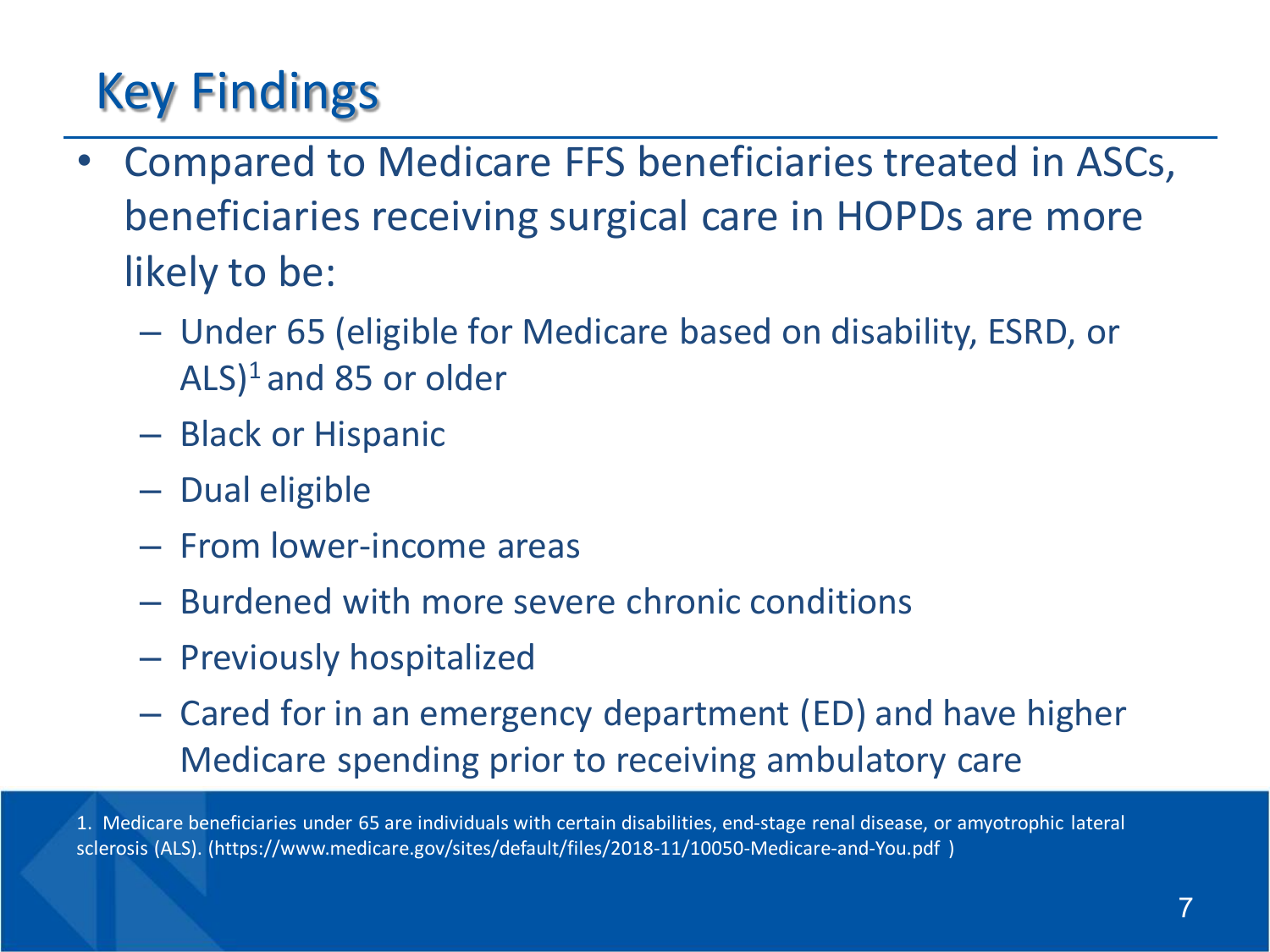# **OVERVIEW OF STUDY APPROACH**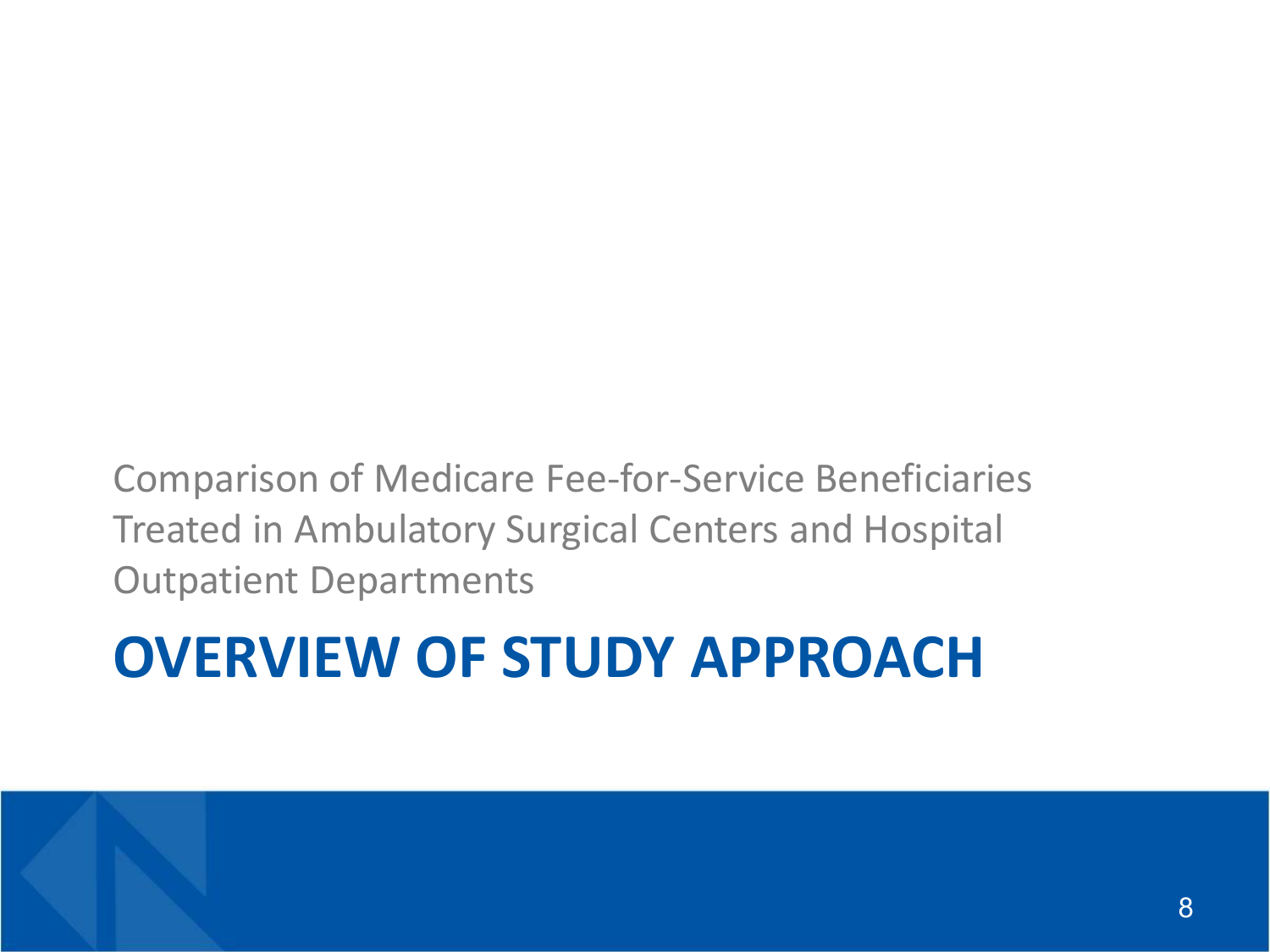### Study Overview

- **Data Source**: 2016-2017 Medicare Inpatient, Outpatient, and Carrier Standard Analytical Files, and Denominator files.
- **Identifying ASC and HOPD Patients:** A patient is considered an HOPD (ASC) patient in a given year if more than 50% of ambulatory surgical care in that year is provided in HOPDs (ASCs).

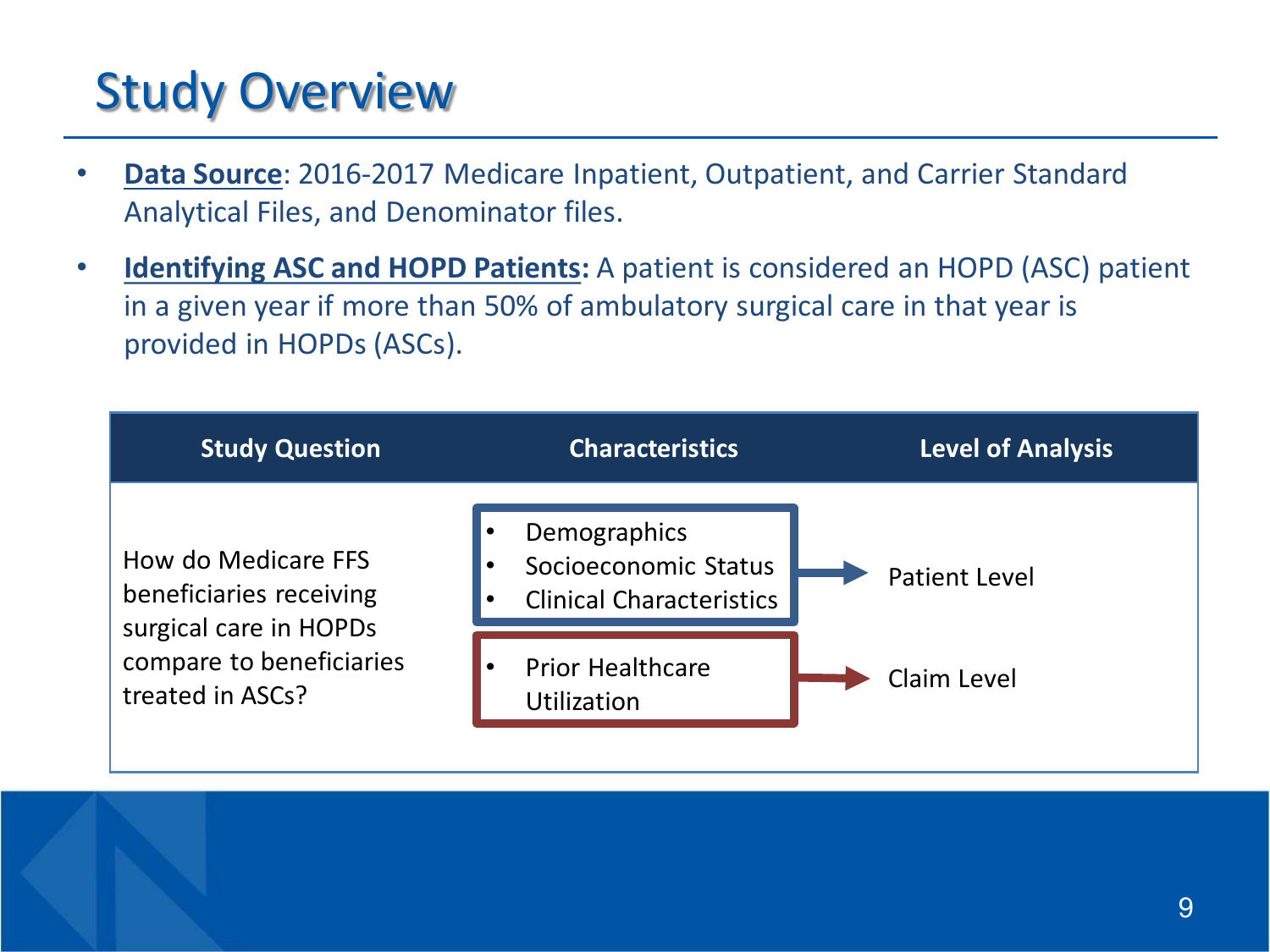### **HOW DO MEDICARE FFS BENEFICIARIES CARED FOR IN ASCS AND HOPDS DIFFER?**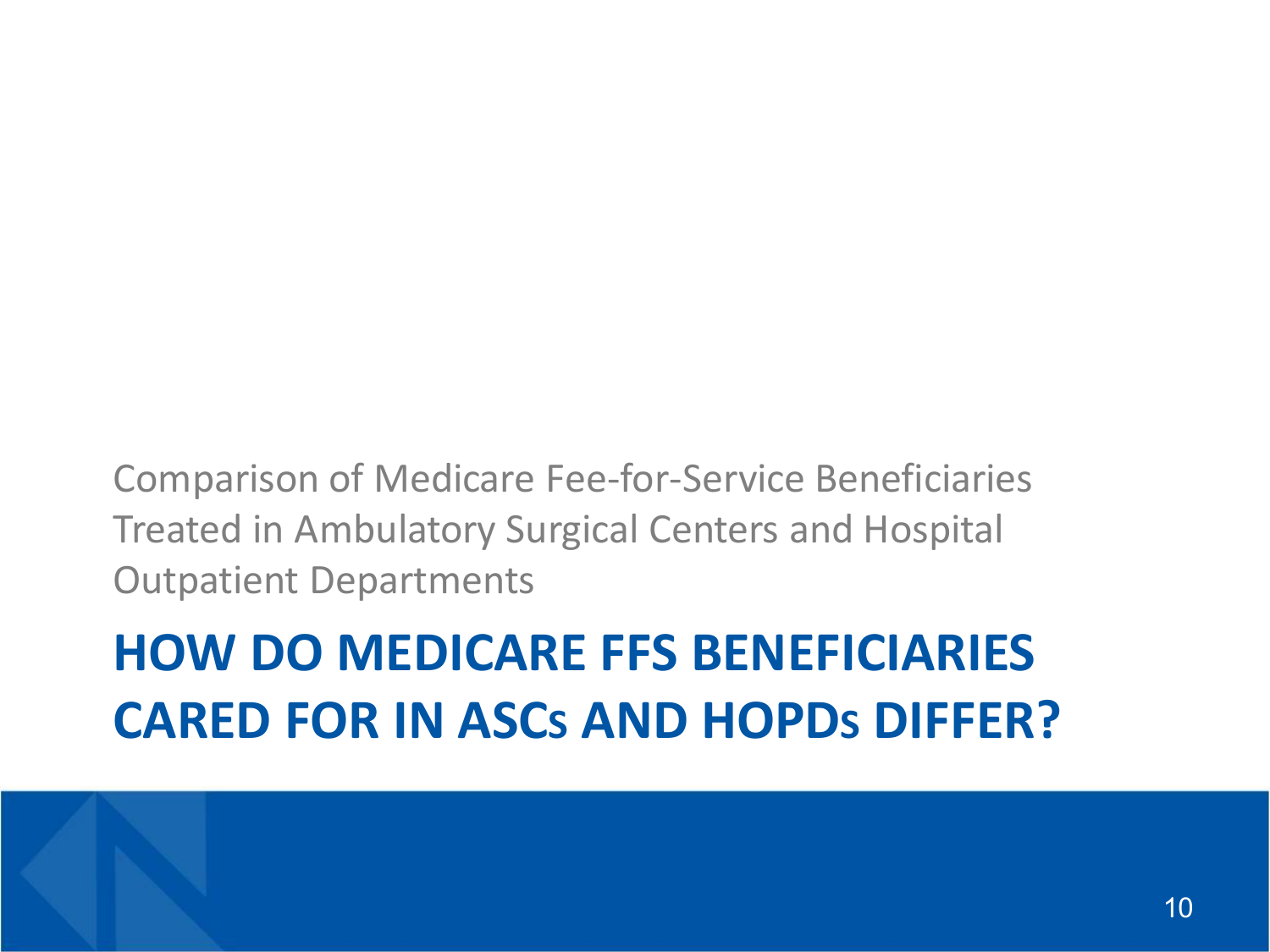# **Relative to Medicare FFS beneficiaries treated in ASCs, beneficiaries treated in HOPDs are…**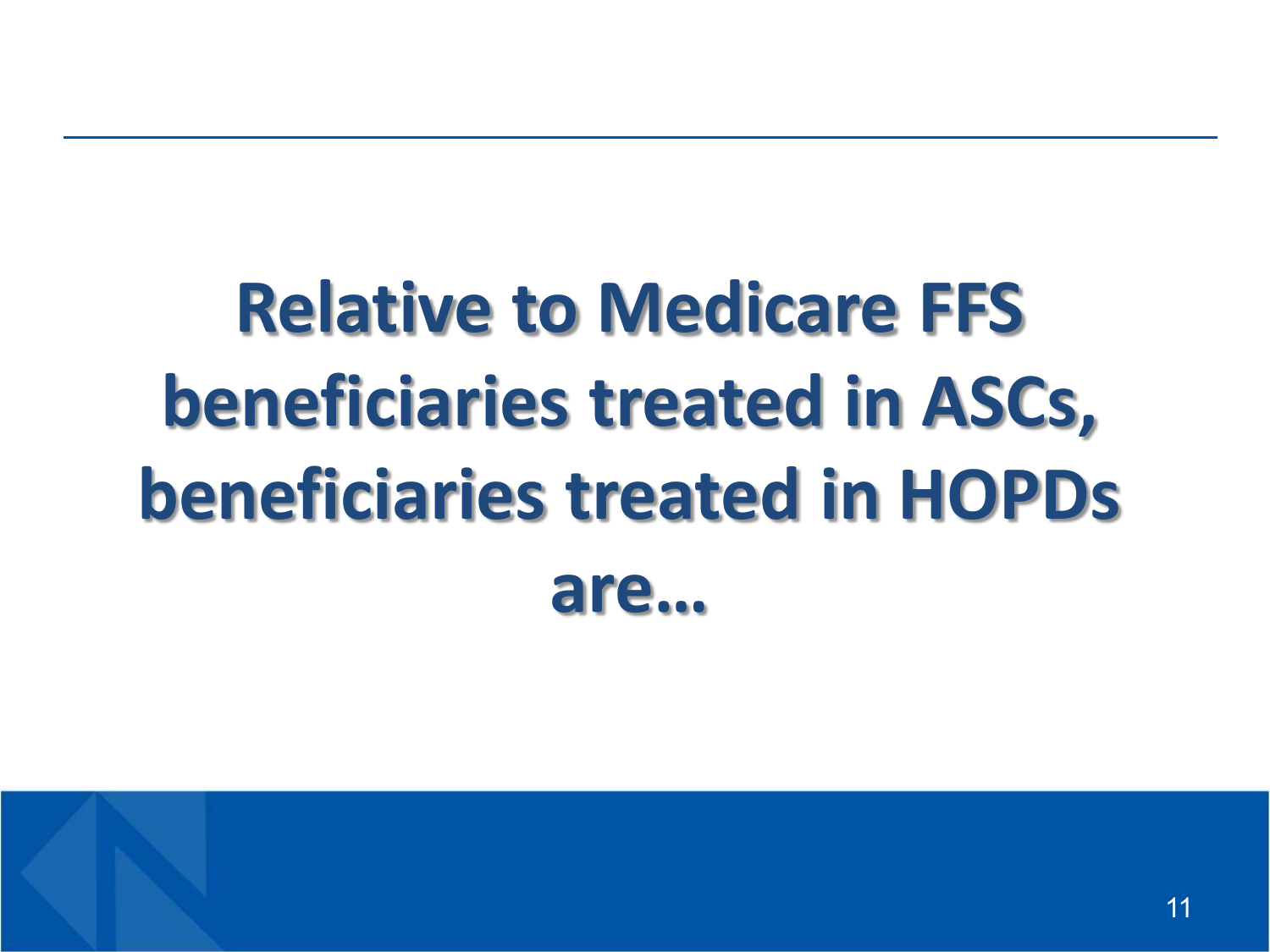### 1.8x More Likely to be Under 65 Years<sup>1</sup> and 1.4x More Likely to be 85 Years or Older

#### **Beneficiary Age Composition**



Source: KNG Health Consulting, LLC analysis of 2016 -2017 Medicare claims data.

1. Medicare beneficiaries under 65 are individuals with certain disabilities, end-stage renal disease, or amyotrophic lateral sclerosis (ALS). (https://www.medicare.gov/sites/default/files/2018-11/10050-Medicare-and-You.pdf )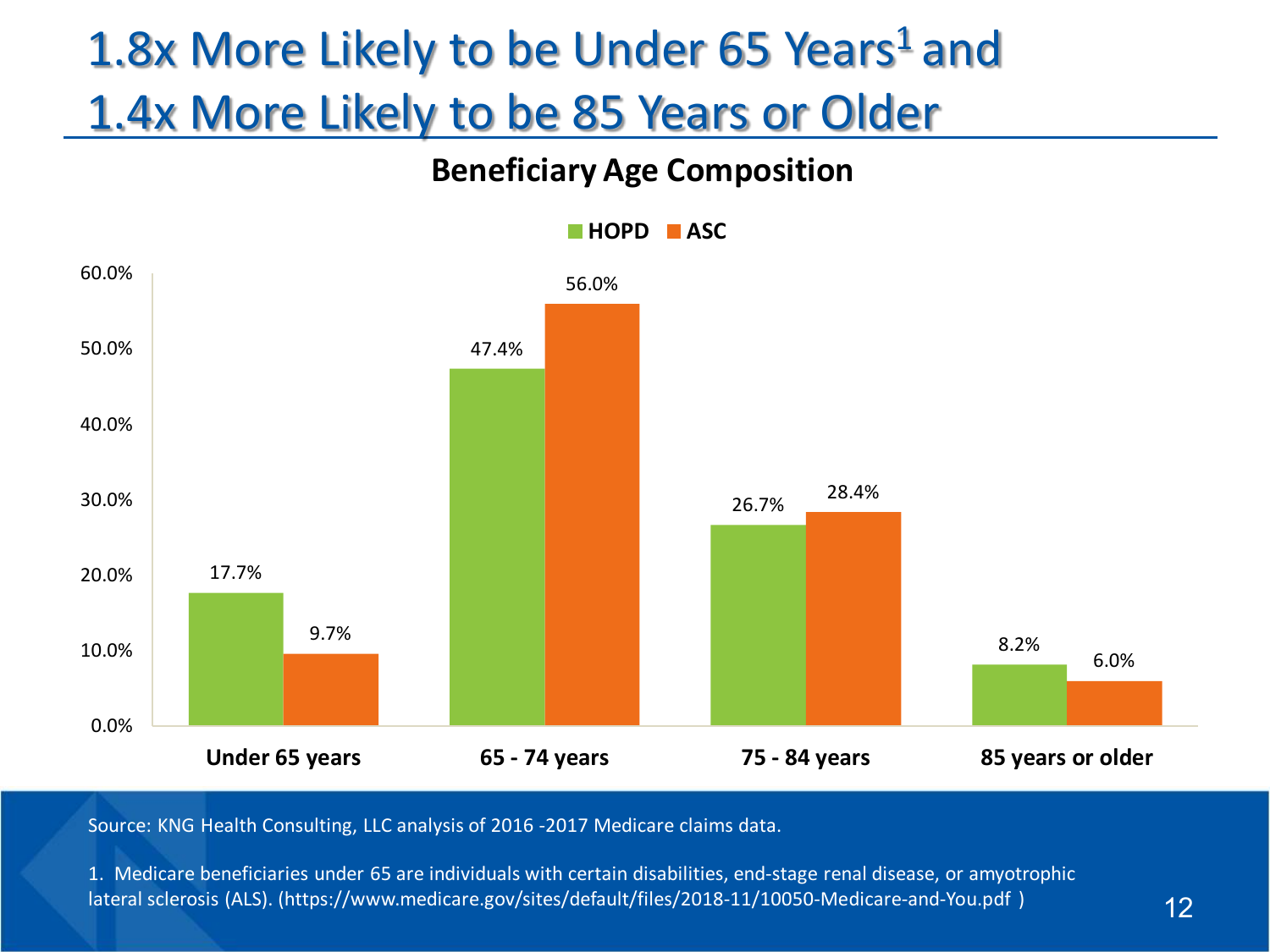#### 1.7x More Likely to be Dual Eligible

#### **Percentage of Beneficiaries That Are on Medicare and Medicaid**

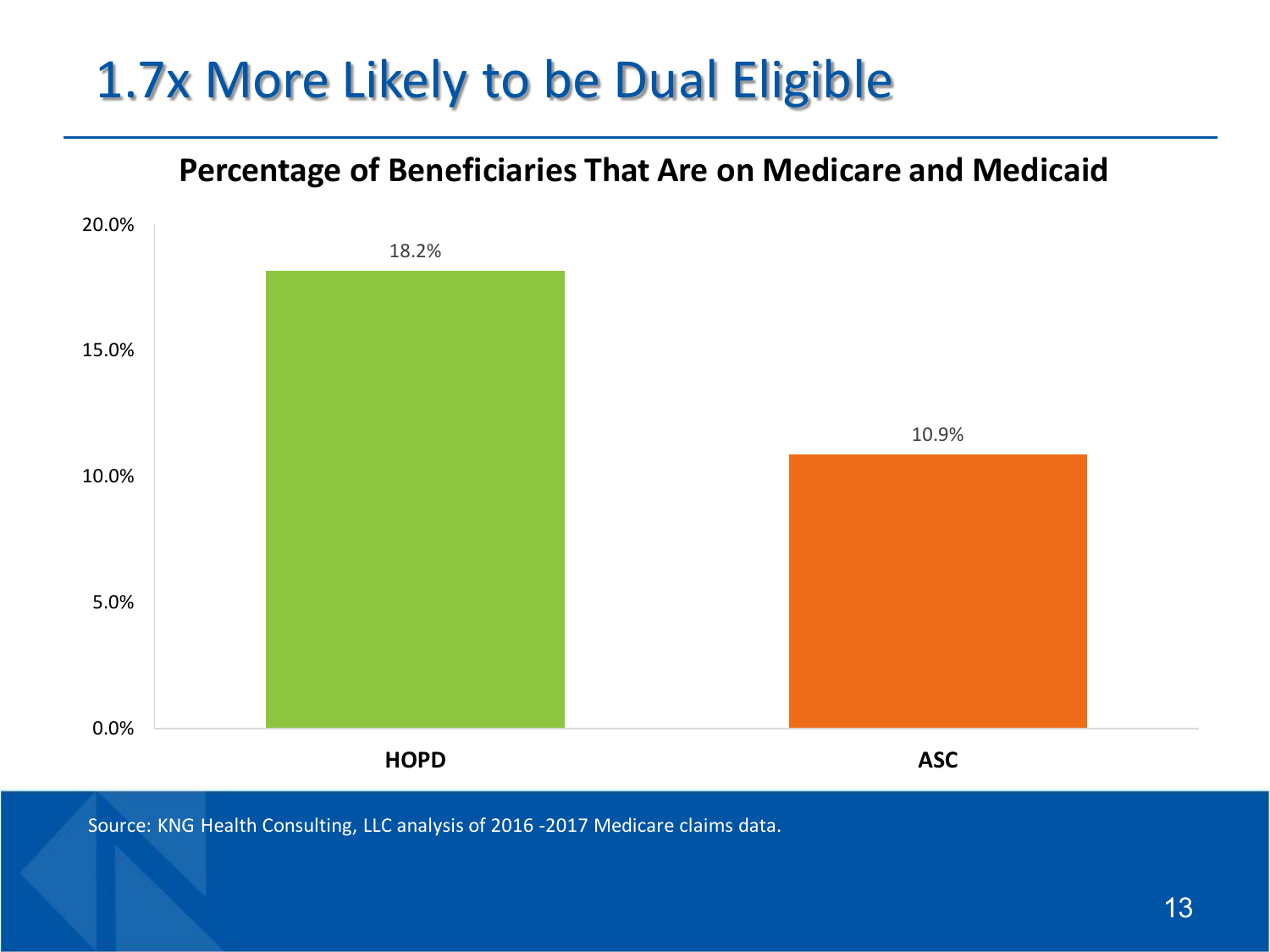#### Race/Ethnicity and Income

- Compared to the average Medicare FFS beneficiary treated in an ASC, the average beneficiary treated in an HOPD is
	- 1.3 times more likely to be Black or Hispanic
	- From a county with \$1,900 lower median household income.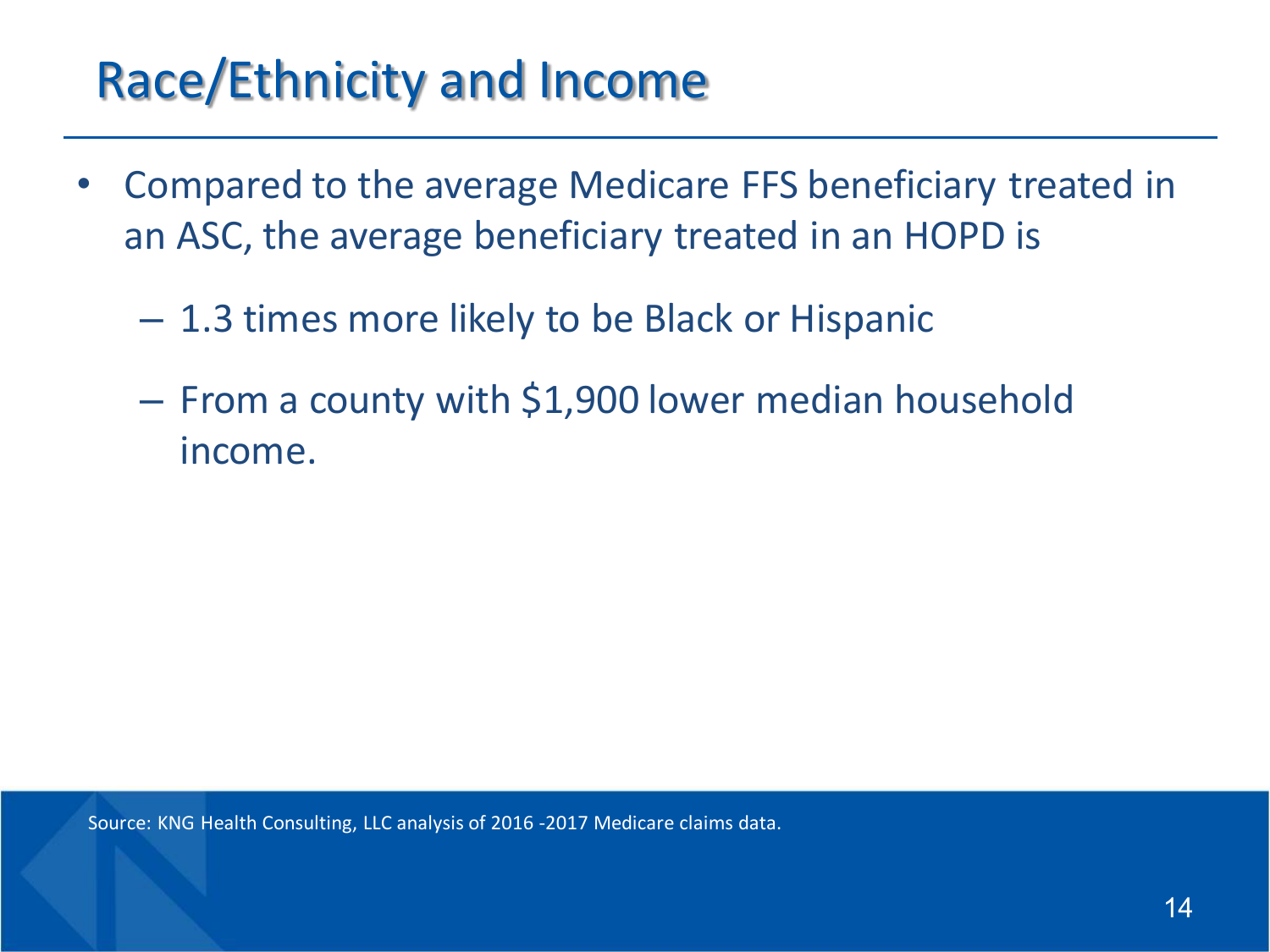#### Severity and Complexity Measures

- We measured patient severity and medical complexity using three types of indicators: Charlson Comorbidity Index, number of complications or comorbidities (CCs) and major CCs (MCCs), and prior utilization of care.
- The Charlson Comorbidity Index is a measure of patient severity computed by assigning higher weights to more severe conditions in terms of their effect on mortality.
	- The Charlson Comorbidity Index includes 17 medical conditions that are found to be associated with 1-year mortality. A weight of 1 to 6 is assigned to each condition based on mortality risk, and weights are added across conditions to calculate total score.<sup>1, 2</sup>
	- The score is predictive of mortality, with 1-year and 10-year mortality rates greater than 50% for those with scores above 2.  $1, 3$
- Prior utilization of care captures short-term acute care hospital stays and emergency department visits in the 90 days preceding an ASC or HOPD visit.

1Charlson, M. E., Pompei, P., Ales, K. L., & MacKenzie, C. R. (1987). A new method of classifying prognostic comorbidity in longitudinal studies: development and validation. *Journal of Chronic Diseases*, *40*(5), 373-383.

2Quan, H., Sundararajan, V., Halfon, P. et al. (2005). Coding algorithms for defining comorbidities in ICD-9-CM and ICD-10 administrative data. *Med Care*. 2005 Nov; 43(11):1130-9.

<sup>3</sup>Hall, W. H., Ramachandran, R., Narayan, S., Jani, A. B., & Vijayakumar, S. (2004). An electronic application for rapidly calculating Charlson comorbidity score. *BMC Cancer*, *4*(1), 94.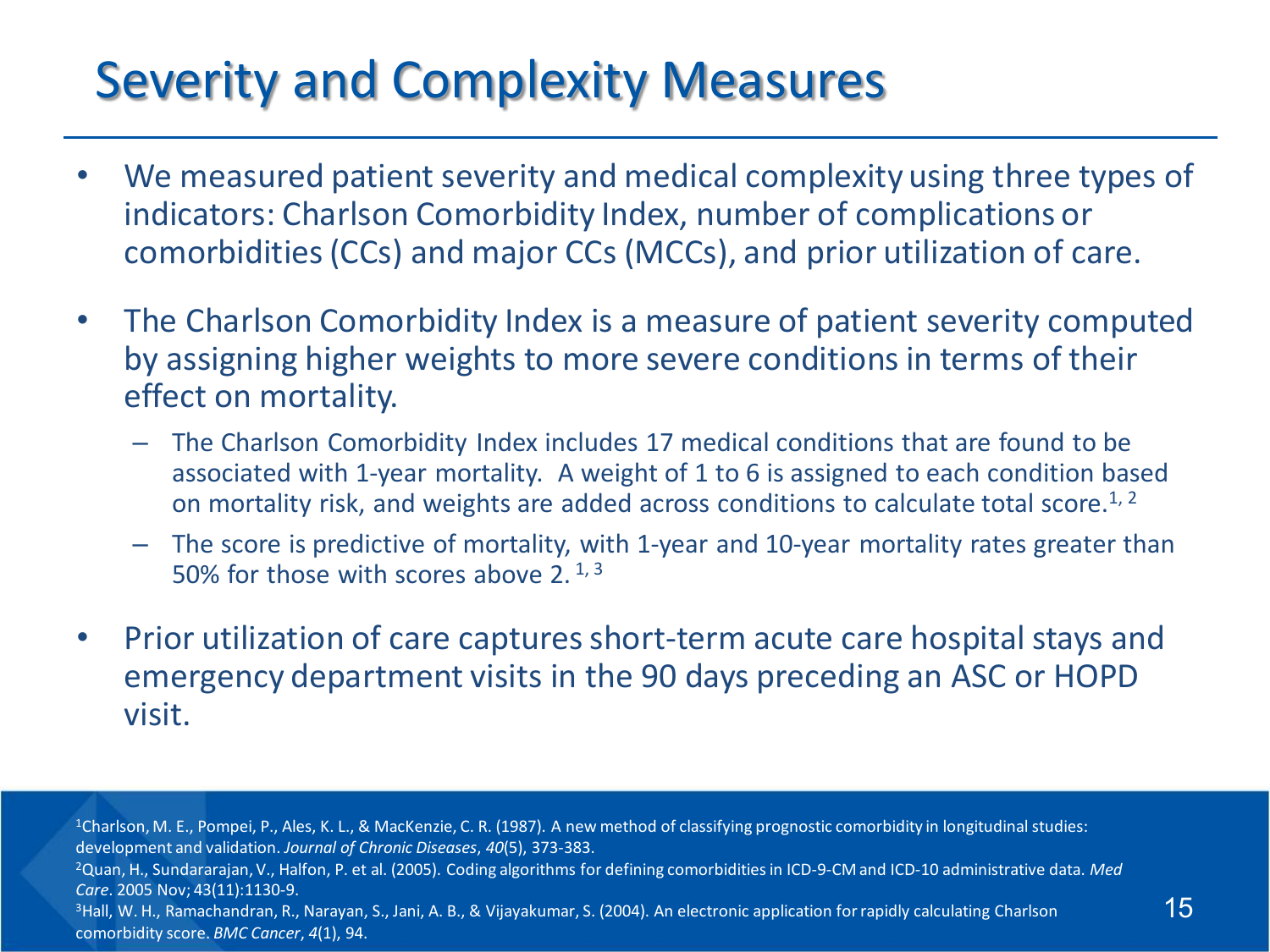#### Medicare Patients Treated in HOPDs Are Sicker

- The severity of chronic conditions as measured by the Charlson Comorbidity Index is higher for beneficiaries seen in HOPDs.
- A greater percentage of HOPD patients have CCs and MCCs.

| <b>Indicator</b>                   | <b>ASC</b> | <b>HOPD</b> |
|------------------------------------|------------|-------------|
| Average Charlson Comorbidity Index | 2.16       | 3.12        |
| % with at least one CC             | 52.8%      | 66.6%       |
| % with at least one MCC            | 13.0%      | 23.0%       |

Medical conditions captured in Charlson Comorbidity Index: myocardial infarction, congestive heart failure, peripheral vascular disorders, cerebrovascular disease, dementia, chronic pulmonary disease, rheumatic disease, peptic ulcer disease, mild liver disease, diabetes without chronic complication, diabetes with chronic complication, hemiplegia or paraplegia, renal disease, any malignancy (including lymphoma and leukemia, except malignant neoplasm of skin), moderate or severe liver disease, metastatic solid tumor, AIDS/HIV.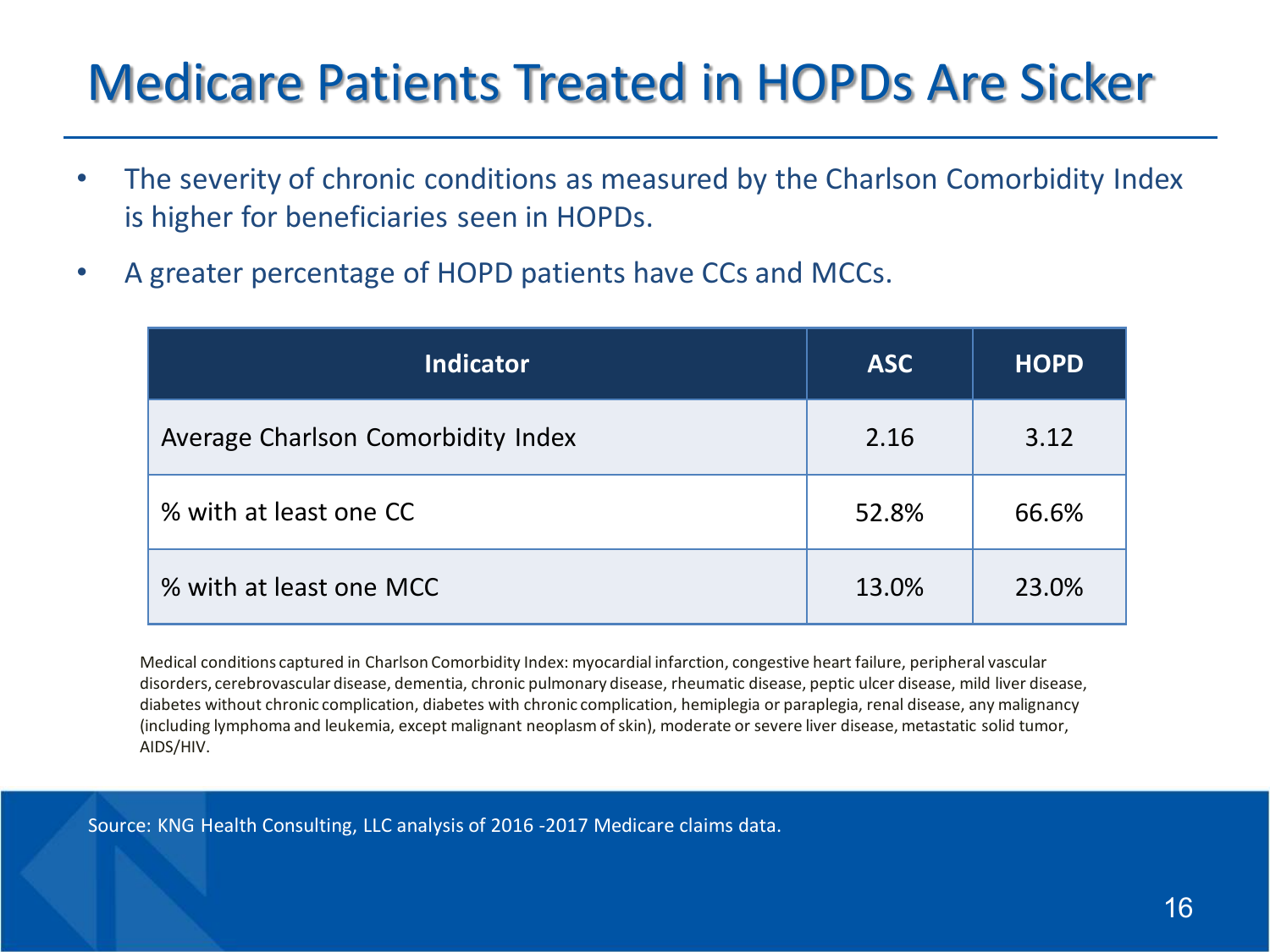### Medicare Patients Treated in HOPDs Have Higher **Prior Emergency Department Use**

#### **Emergency Department Utilization 90 Days Prior to Visit by Setting**

| <b>Emergency Department (ED) Use Prior to Visit</b>                     | <b>ASC</b> | <b>HOPD</b> |
|-------------------------------------------------------------------------|------------|-------------|
| Percent of ASC/HOPD Visits with a Prior ED Visit                        | 12.5%      | 23.3%       |
| Mean Number of ED Visits (Conditional on Having At<br>Least 1 ED Visit) | 1.37       | 1.54        |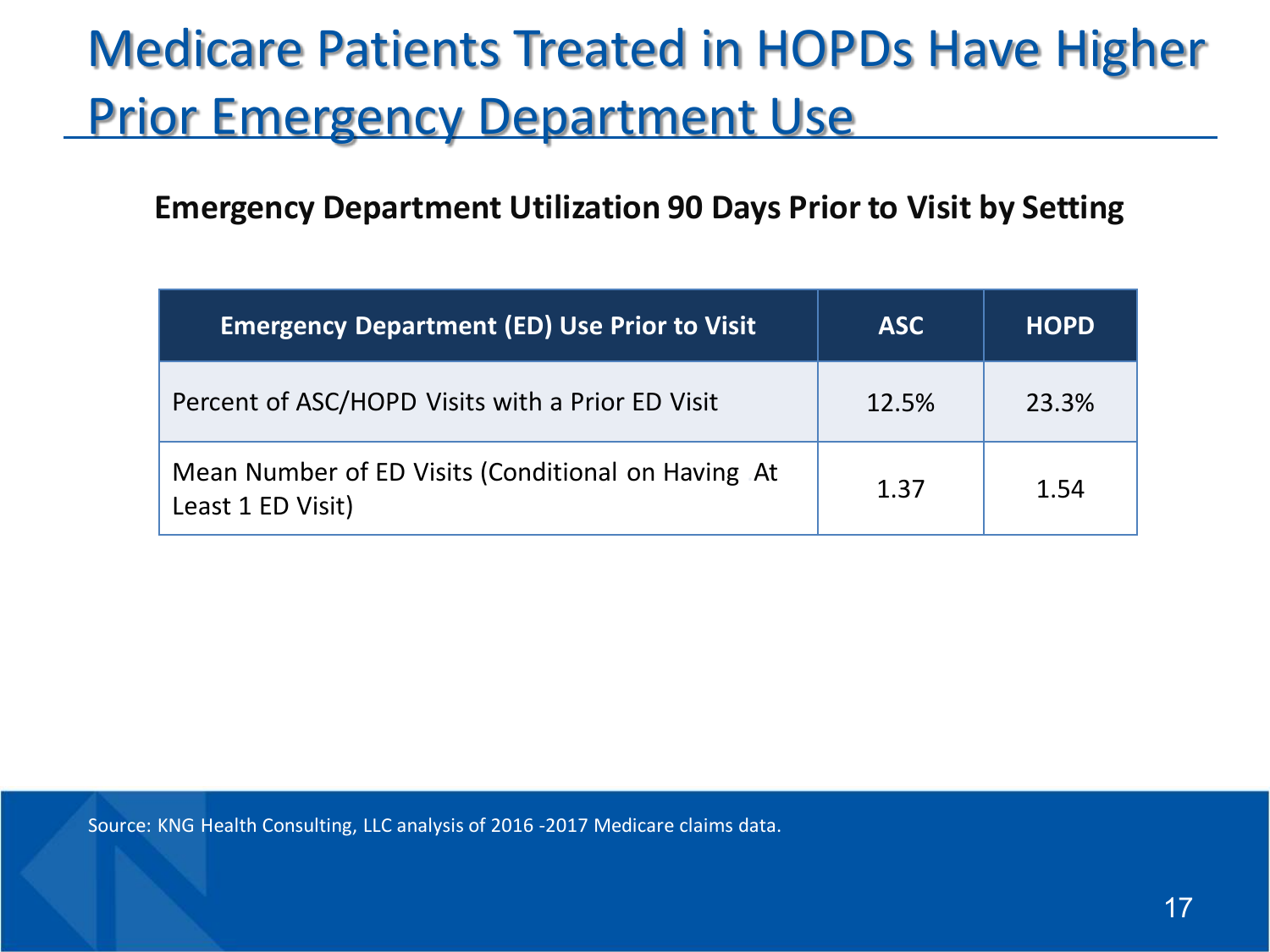# Medicare Patients Treated in HOPDs Have **Higher Prior Acute Care Hospital Use**

#### **Short-term Acute Care Hospital Utilization 90 Days Prior to Visit by Setting**

| <b>Short-term Acute Care Hospital (STCH) Use Prior to Visit</b>           | <b>ASC</b> | <b>HOPD</b> |
|---------------------------------------------------------------------------|------------|-------------|
| Percent of ASC/HOPD Visits with a Prior STCH Stay                         | 3.9%       | 11.5%       |
| Mean Number of STCH Stays (Conditional on Having At Least 1<br>STCH Stay) | 1.15       | 1.28        |
| Total STCH Days (Conditional on Having At Least 1 STCH Stay)              | 4.10       | 6.27        |
| Total STCH payments* (Conditional on Having At Least 1 STCH Stay)         | \$11,975   | \$16,844    |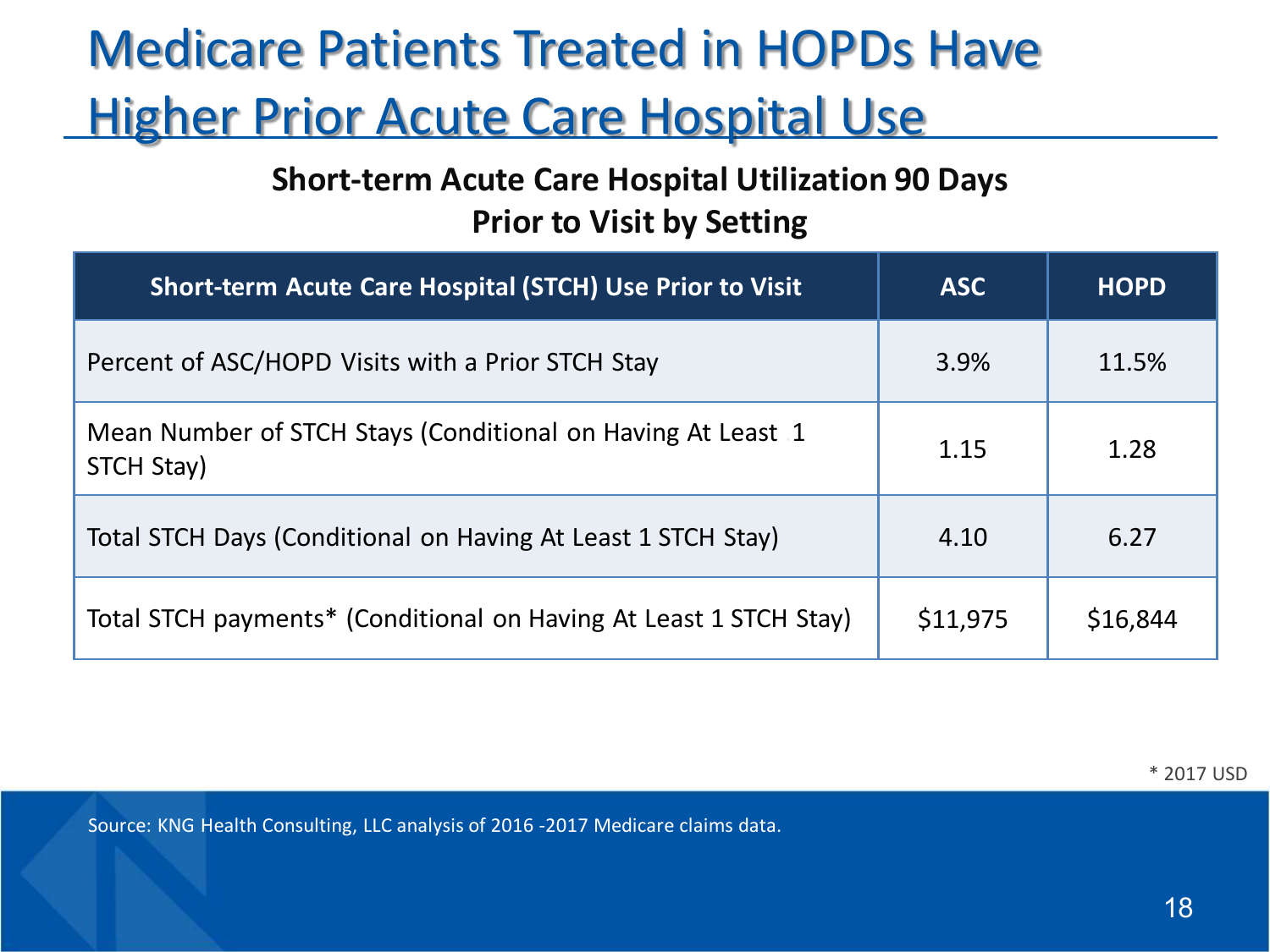# **CONCLUSIONS**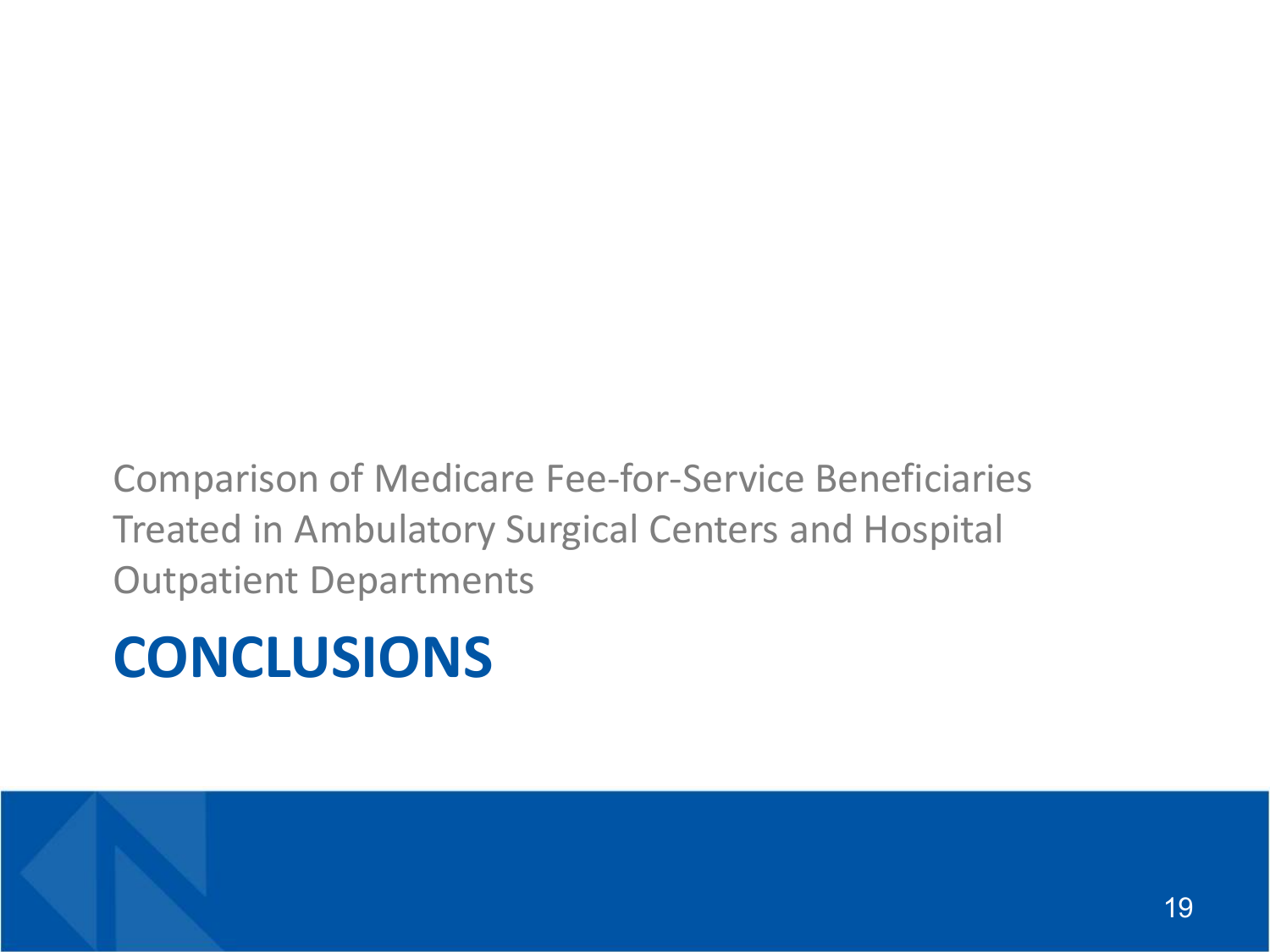#### **Conclusions**

- Our findings suggest key differences between Medicare FFS beneficiaries treated in ASCs and HOPDs.
- Medicare FFS beneficiaries primarily treated in HOPDs as compared to ASCs are more likely to
	- $-$  be under 65 (eligible for Medicare based on disability, ESRD, or ALS)<sup>1</sup>, 85 or older, Black or Hispanic, and dual eligible.
	- come from communities with lower incomes.
	- have more severe chronic conditions and higher prior utilization of hospitals and emergency departments.
- Due to their higher medical complexity, HOPD patients may require a greater level of care than ASC patients.

1. Medicare beneficiaries under 65 are individuals with certain disabilities, end-stage renal disease, or amyotrophic lateral sclerosis (ALS). (https://www.medicare.gov/people-like-me/disability/getting-medicare-disability.html#collapse-5776)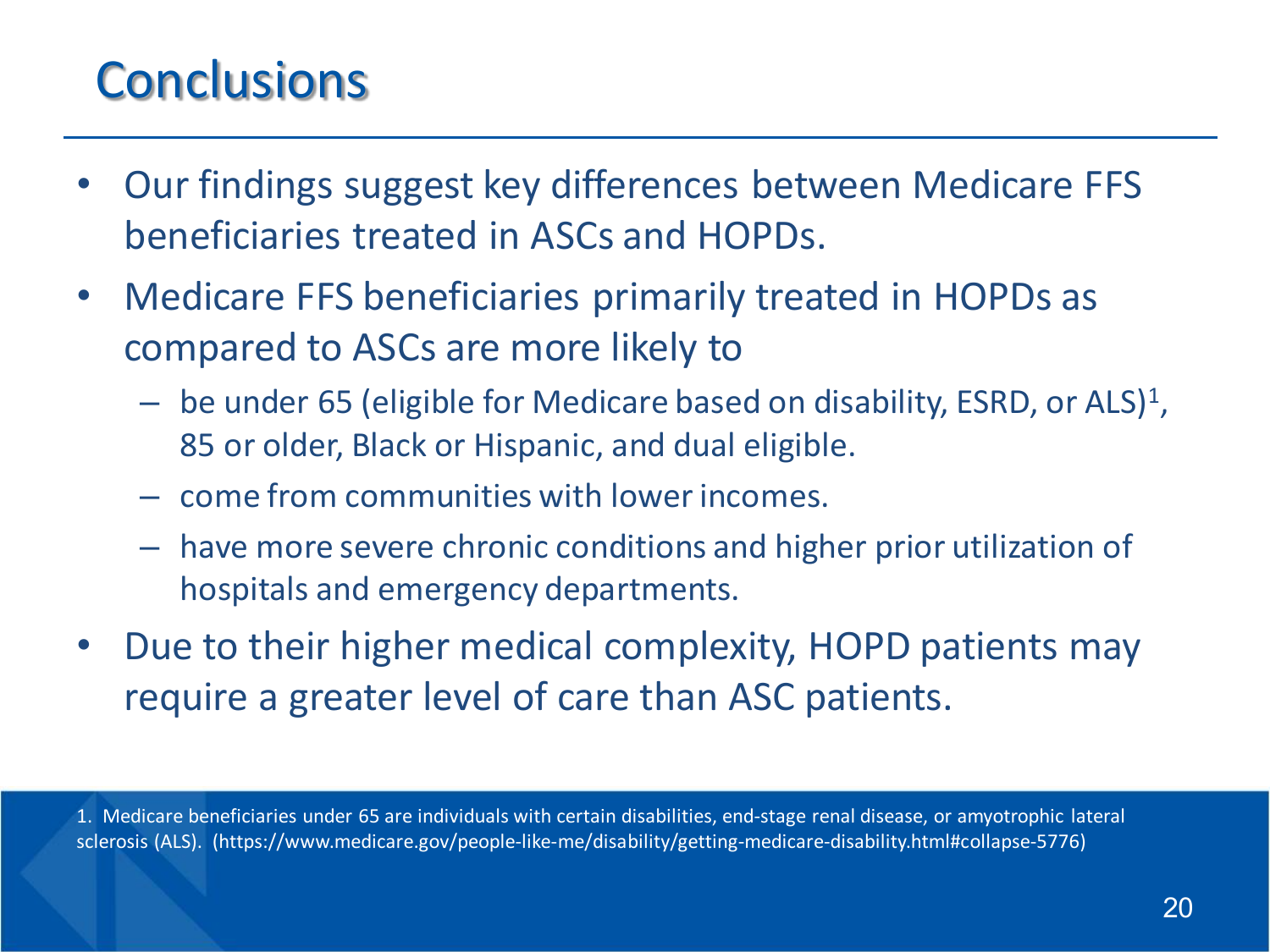# **APPENDIX: DATA AND METHODOLOGY**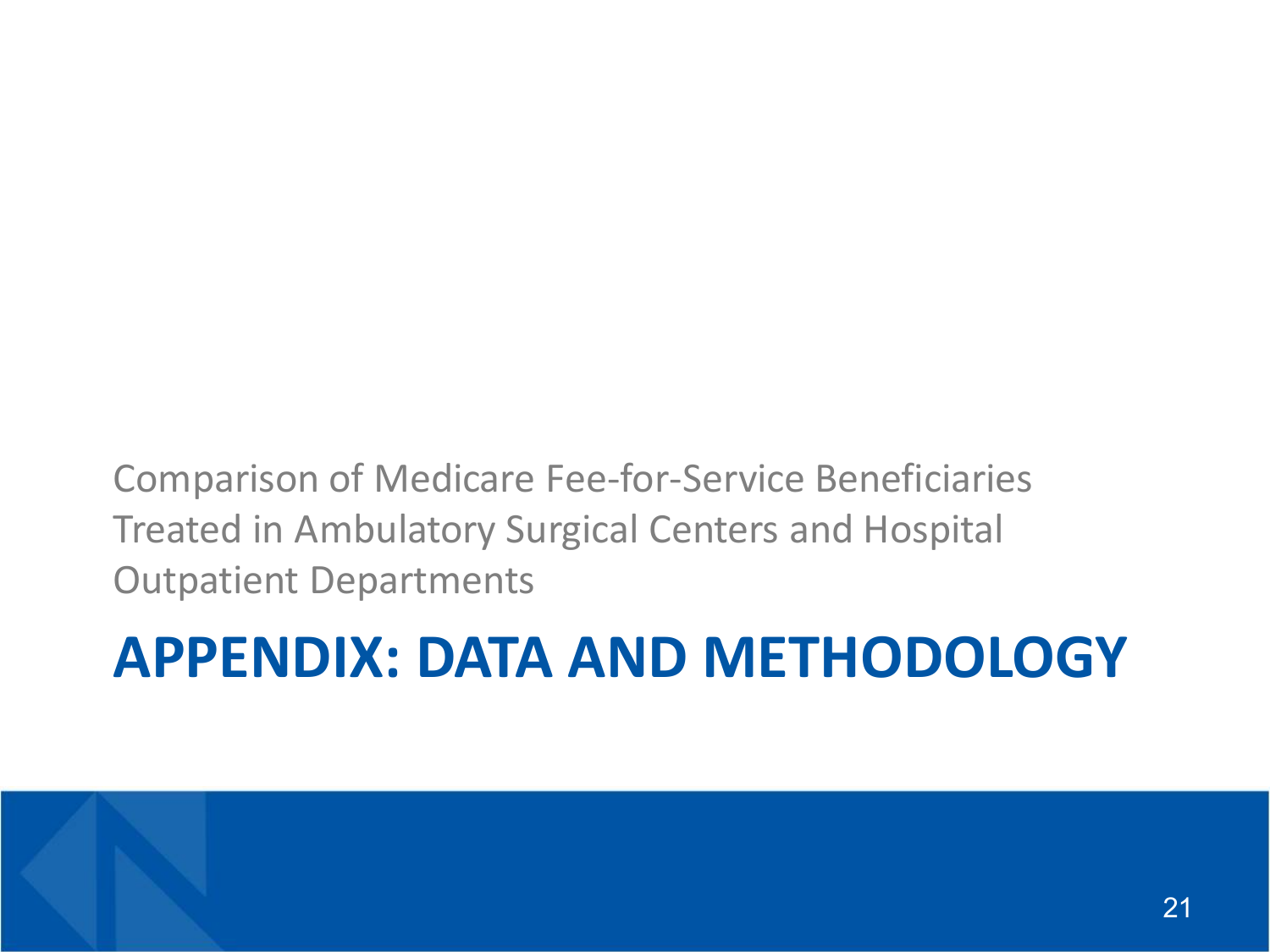#### Data and Study Population

- 2016-2017 Standard Analytical File of 5% sample of Medicare FFS beneficiaries. Claims include:
	- Inpatient
	- Outpatient
	- Professional services (Carrier file)
- The patient population consists of Medicare FFS beneficiaries who fulfill the following criteria:
	- Had at least one HOPD or ASC visit between Jan. 1, 2017 and Dec. 31 2017.
	- Had continuous enrollment in Medicare FFS Part A and Part B during study period.

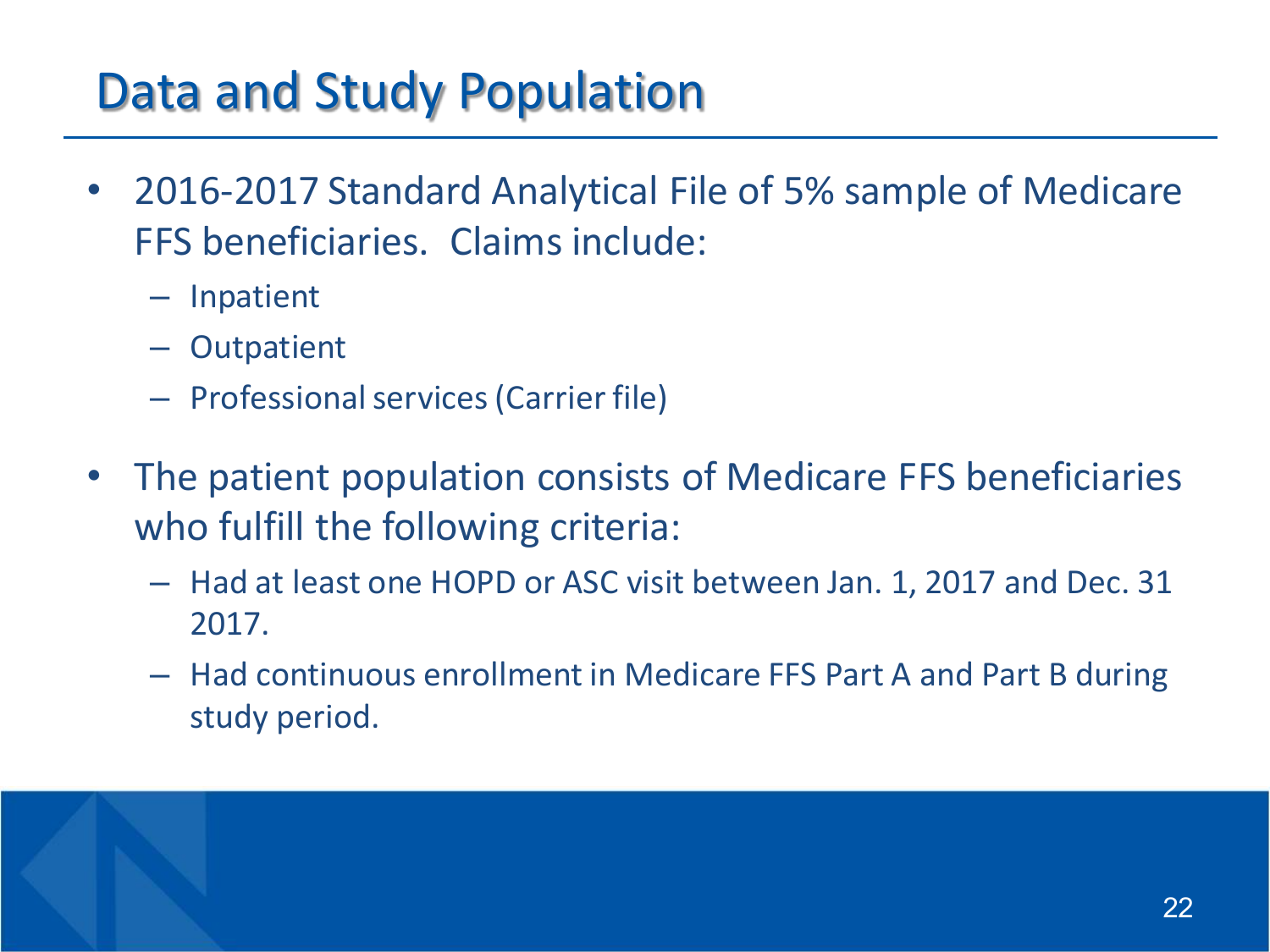# Identification of HOPD and ASC Patients

- HOPD visits are identified as the visits (claims) in the Outpatient File that satisfy the following conditions:
	- $-$  Facility type code = 1 (hospital)
	- Not an observation stay claim or an ED claim
	- Had at least one of the Medicare-Approved ASC Surgical Procedure HCPCS codes that were common in both ASC and HOPD during study period
- ASC visits are identified as the visits (claims) in the Carrier File that satisfy the conditions below:
	- Provider specialty code=49 (ambulatory surgery center)
	- Type of service code=F (ambulatory surgery center)
	- Place of service code=24 (ambulatory surgery center)
	- Had at least one of the Medicare-Approved ASC Surgical Procedure HCPCS codes that were common in both ASC and HOPD during study period

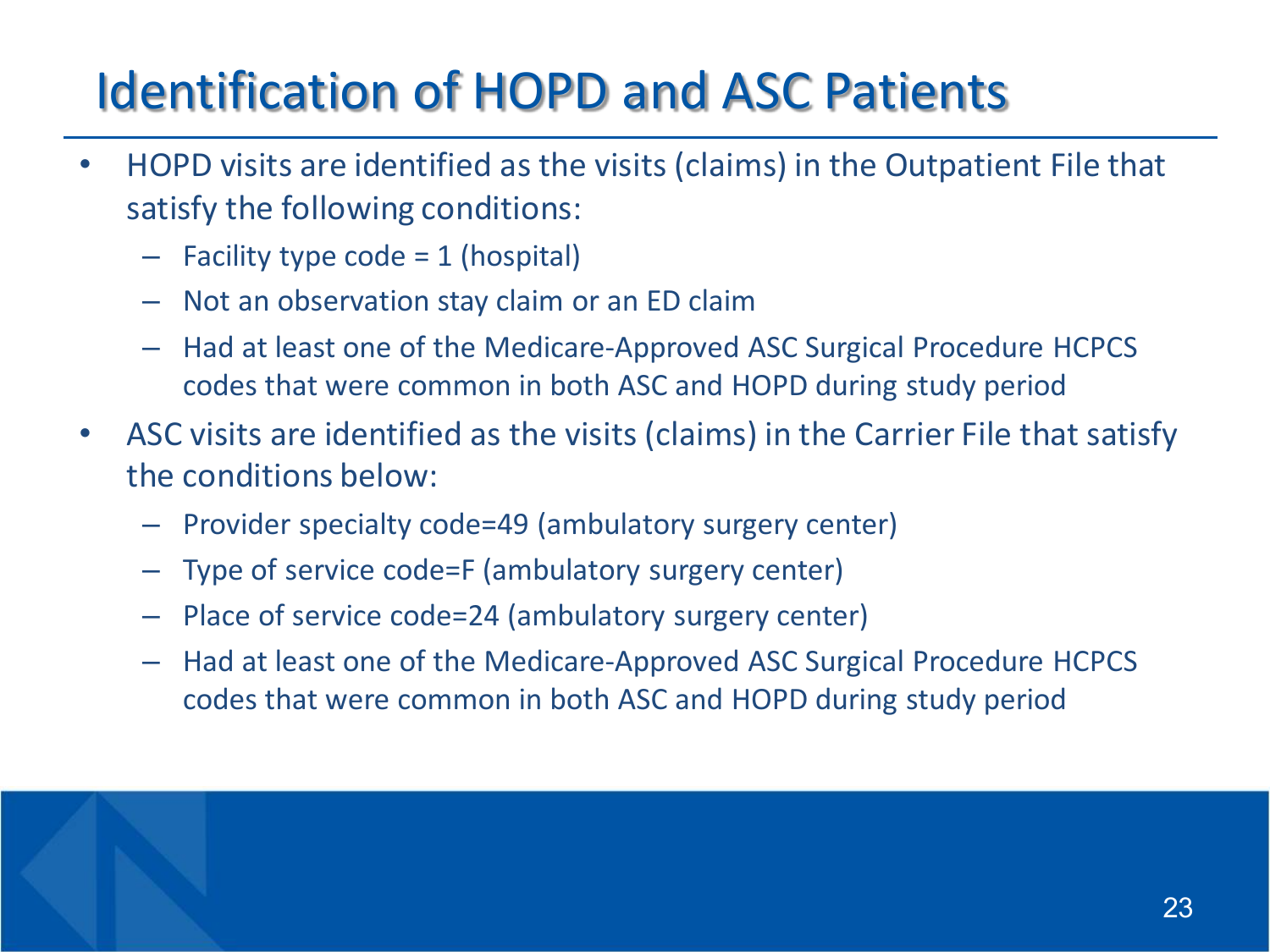### Identification of HOPD and ASC Patients

- Identification of HOPD and ASC patient populations:
	- A patient is considered an HOPD (ASC) patient in a given year if more than 50% of the ambulatory surgical care in that year is provided in HOPDs (ASCs).
	- Only HOPD claims for HOPD patients and ASC claims for ASC patients are included in the analysis.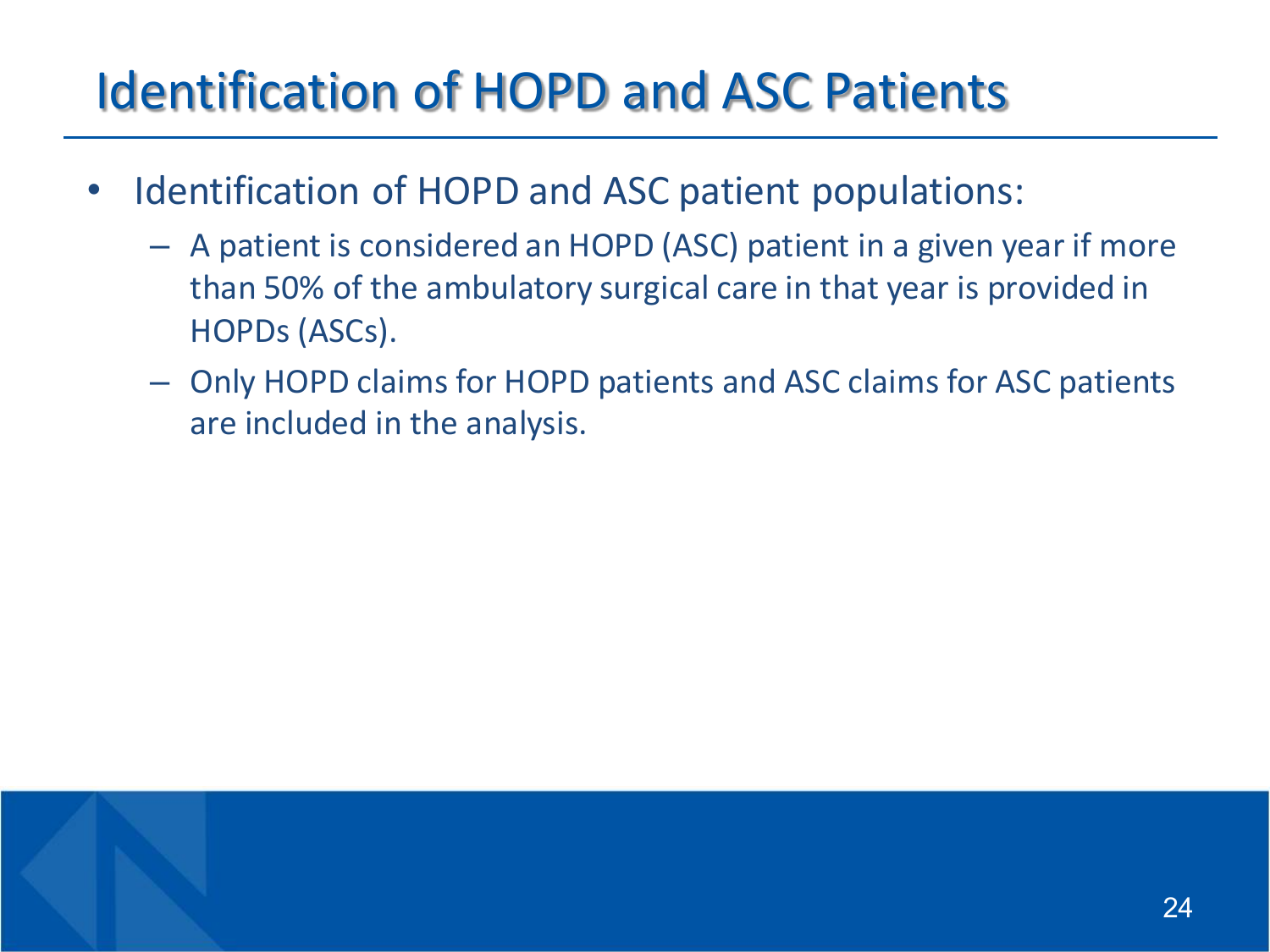#### Methodology: Descriptive Analysis

- Demographic, socioeconomic, and clinical characteristics are examined at the beneficiary level.
- **Demographic characteristics**: Obtained from the Medicare Denominator File.
- **Socioeconomic characteristics of beneficiary's county of residence**: U.S. Census estimates of county-level characteristics based on 2013-2017 American Community Survey are used.
- **Clinical characteristics:** Charlson comorbidity index and number of CCs and MCCs are measured using diagnostic information from all outpatient and carrier claims that a patient had in 2017.